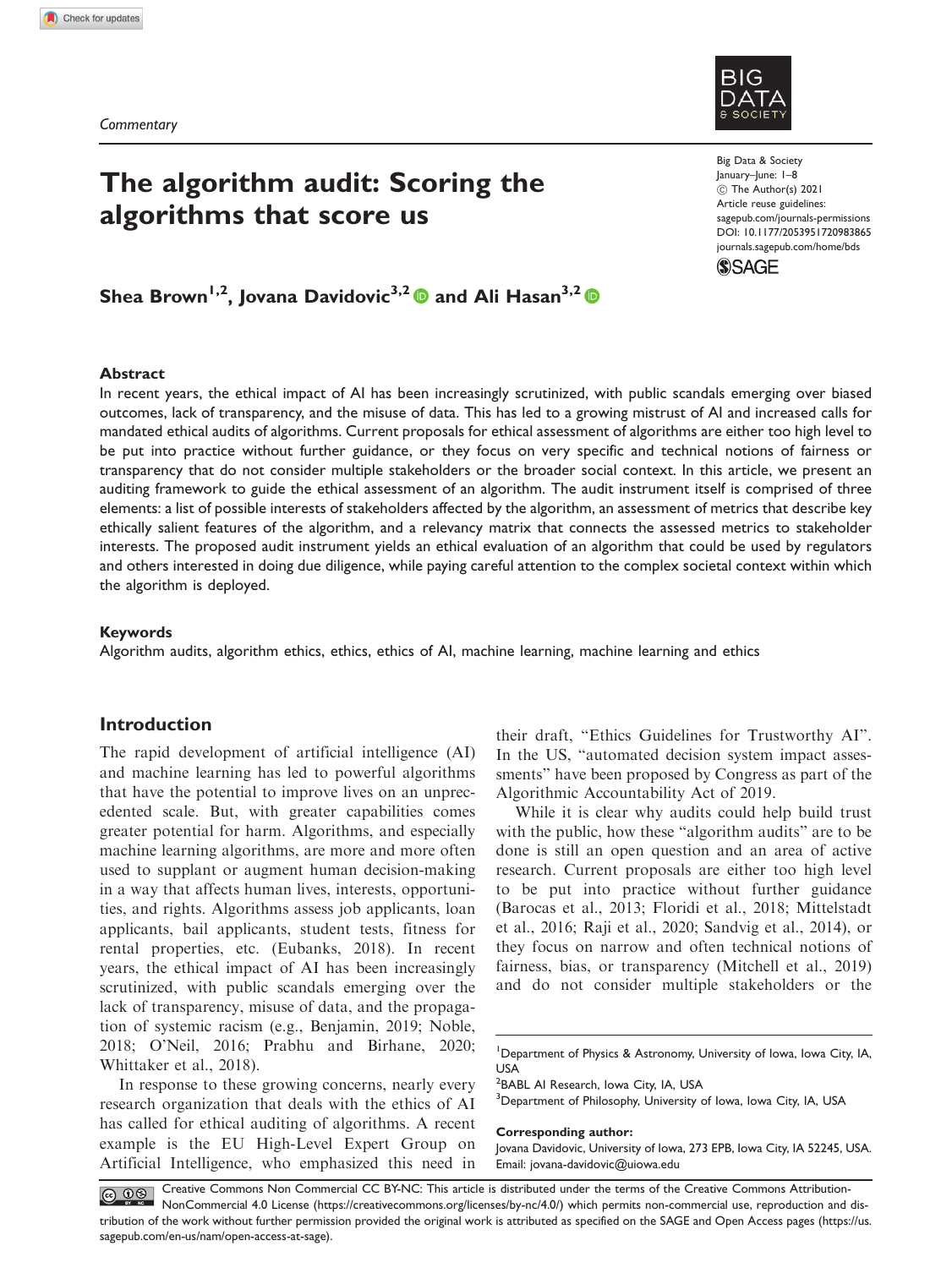broader social context (Mittelstadt, 2019; Selbst et al., 2018). Third-party ethical assessments of algorithms are clearly sorely needed, but developing a mechanism for such assessments is a complex task (Ada Lovelace Institute, 2020; Brundage et al., 2020).

In this article, we present a sketch of a framework for an algorithm audit, with an understanding that what we propose here requires further development and discussion in order to be functionally complete and ready to implement. We start by defining "ethical audits". Next, we describe the preliminary steps of the audit: identifying the goals of the audit, and describing the context of the algorithm. The context of the algorithm is one of the most overlooked elements of ethical audit proposals to date. We then describe our audit instrument, which depends on three building blocks: a list of possible interests of stakeholders affected by the algorithm, an assessment of the metrics that describe key ethically salient features of the algorithm, and a relevancy matrix that connects the metrics to stakeholder interests. Finally, we describe what an outcome of an algorithm audit would look like, yielding an evaluation of an algorithm that could be used by regulators and others interested in doing their due diligence.

The aim of this article is to propose one way to operationalize high-level ethical analyses of algorithms by suggesting an auditing instrument which translates those ethical analyses into practical steps. There are many other key questions about what auditing mechanisms ought to look like, especially when they are used or intended to be used by regulators. These include structural questions about power dynamics, questions about how regulatory agencies performing audits will be organized, and who will perform the audits (Ada Lovelace Institute, 2020; Brundage et al., 2020; Schiff et al., 2020). We put aside those questions for now, since the auditing instrument we propose here is not solely designed for purposes of regulation by the state.

# What is an algorithm audit?

As they are typically discussed in the literature, audits involve collecting data about the behavior of an algorithm as it is used in a particular context, and then using that data to assess whether the behavior is negatively impacting some interests (or rights) of people affected by that algorithm. In the case of algorithms that assign some sort of score to humans, such as risk scores (Obermeyer et al., 2019) or credit scores (Deville, 2019), audits have focused on issues of unfair treatment of certain groups based on potential bias. For algorithms that track online behavior in order to personalize (limit) ads and products, audits have focused primarily on issues of transparency or autonomy. Audits of some algorithms, such as facial recognition or affect recognition (Buolamwini and Gebru, 2018; Raji and Buolamwini, 2019), have focused not only on bias, but also on the potential for abuse. The audit instrument we sketch here is meant to be more comprehensive and broadly applicable.

In line with literature, we define ethical algorithm audits as assessments of the algorithm's negative impact on the rights and interests of stakeholders, with a corresponding identification of situations and/or features of the algorithm that give rise to these negative impacts. We focus on the negative impacts because those are the impacts that regulators are primarily interested in identifying and limiting, and because those impacts are more immediately related to risk management.

# Preliminary analysis

The key preliminary steps for our proposed audit mechanism include identifying the way in which the audit will be used, and describing and circumscribing the context of an algorithm for the purposes of the audit.

- (i) Audit purpose: An ethical audit might be used in at least three general ways. First, it could be used by regulators to assess whether some algorithm meets legal standards or internal policies. For example, regulators might be interested in whether a bank's lending algorithm meets Federal Housing Administration standards. Second, an algorithm audit might also be used by algorithm vendors and buyers to mitigate or control ethical and reputational risks and to identify ways to remedy those risks. Finally, stakeholders might be interested in a general ethical assessment of an algorithm so as to make informed choices about voting, investing, engaging with certain companies, etc. The audit framework we develop can produce a range of assessment detail and it is meant for a variety of uses that broadly fall under these three categories (regulatory, risk management, general ethical assessment).
- (ii) Context: Understanding the context within which the algorithm is deployed means assessing and understanding a range of broader social and political facts about its stated purpose. The context of an algorithm is the socio-technical setting within which it is deployed. It might include the process of development of the algorithm, the process of preparing the data for the training algorithm, the process of delivering an algorithm to its primary user, and often, most importantly, the setting within which it is used. The analysis of the context of the algorithm might also include the dynamics of the algorithm's commercial trade, including whether it is open sourced or licensed. It is these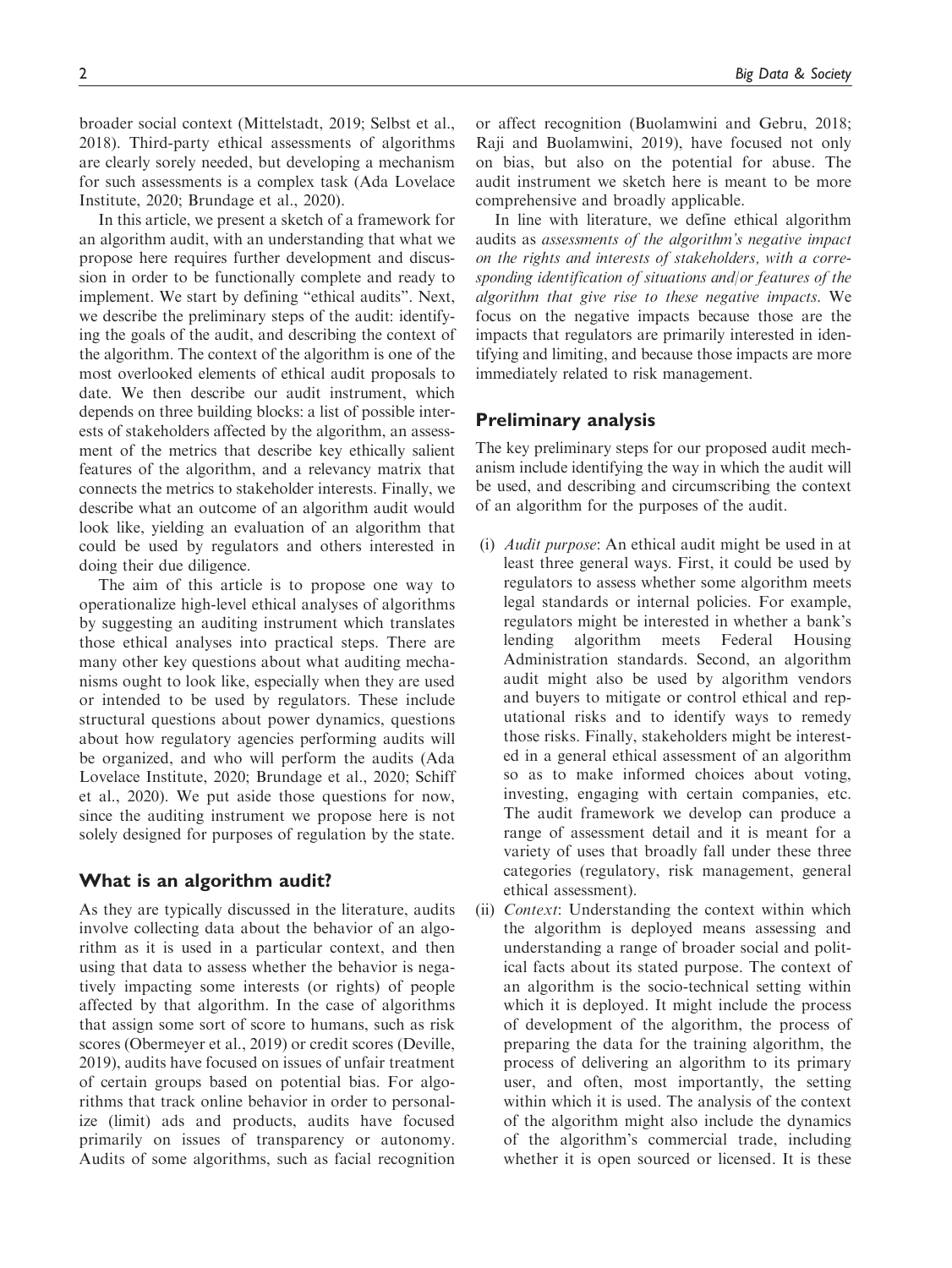contextual aspects of the algorithm's development and delivery that often account for much of the negative impacts of the algorithm. The ethical audits proposed to date often overlook the relevance of the social context for the purposes of ethical evaluation of the algorithm. To illustrate, the negative impacts of a loan risk tool do not simply depend on whether the algorithm is statistically biased against, for example, some minority group because of biased training data; possibly more importantly, the harm emerges from the way a loan officer decides to use that loan risk tool in her decision whether to give out a loan to an applicant.

The context of the algorithm is important for (a) identifying features of the algorithm to focus on (what we call "metrics"), (b) evaluating how well an algorithm does with respect to those features, and (c) identifying a complete list of the relevant stakeholders and their interests. The metrics and stakeholder interests are in turn the key building blocks of our proposed audit tool and as such clearly describing the context is an essential preliminary step in performing the audit. Technically identical algorithmic structures can yield vastly different audit outcomes depending on how the algorithm is used and/or developed.

The key questions to ask when describing the context of the algorithm include (Gebru et al., 2018; Mitchell et al., 2019): What is the stated purpose of the algorithm? Who is deploying the algorithm and what is their understanding of the purpose? How are the outputs of the algorithm used? Are these actions fully automated, or is there a human-in-the-loop and how does the human intervene or facilitate the loop? Is the algorithm static, or is it updated? If updated, at what cadence? How well is the group the algorithm is applied to represented in the training data? What common socio-political harms underpin and result from human decision-making that the algorithm is augmenting or supplanting? Answers to these and similar questions form a picture of the context within which the algorithm is deployed and thus the background against which the algorithm is to be evaluated.

# Basic elements of the audit tool

With a clear picture of audit's purpose and context, we can deploy the audit instrument. The basic building blocks that are needed to perform the algorithm assessment include (1) a comprehensive list of relevant stakeholder interests and (2) a measure of the algorithm's potentially ethically relevant attributes (metrics). A clear description of the context is needed both to generate a list of stakeholder interests (1) and to evaluate

the key features of the algorithm, i.e. metrics (2). Once steps (1) and (2) are completed we can (3) evaluate the relevance of a good or bad performance of an algorithm on some metric for each stakeholder interest. We can then use the metrics score (2) and the relevancy score (3) to determine the impact of the algorithm on stakeholder interests. We describe this process in more detail below.

## Stakeholder interests & rights

An obvious major component that must be considered in any ethical audit is the rights and interests of the stakeholders. A stakeholder is anyone who could be affected by the use of an algorithm in some context. For example, consider an AI algorithm used to automatically assess student writing in an English class. In this case, stakeholders would include the students, parents, teachers, the school or university administering the course, the vendor that created the algorithm, and any regulatory body operating in this domain (e.g., U.S. Department of Education). One stakeholder that is persistent throughout almost all examples is society at large, and the interests of society can be captured through a variety of mechanisms (e.g. see the list of collective and societal harms from the Future of Privacy Forum, 2017). Given the context of a specific algorithm, it is apparent that not all of the interests of every stakeholder are equally affected by a flaw in some aspect of the algorithm (metric). A simple example is the right to privacy, which might be highly affected by a high potential for abuse in facial recognition systems, but less so in automated scoring algorithms used for grading students. Another example could be autonomy, which is threatened more by online filters (like which job advertisements you are served by Google) than by, e.g., healthcare diagnostic algorithms. To capture this, we propose a relevancy matrix between metrics and stakeholder interests at a later step. For now, all that matters is that we enumerate all relevant stakeholders and their interests that might even just plausibly be affected by the use of some algorithm. It is also very important to note that different stakeholders in the same category (e.g. students, loan applicants, those up for parole, digital passport users) are often affected in very different ways by the same algorithm and often on the basis of race, ethnicity, gender, religion, or sexual orientation (Benjamin, 2019). This is exactly why we argue that understanding the context of the algorithm is a precursor to being able to not only enumerate stakeholder interests generally—based on the kind of engagement a particular subject might have with a particular algorithm—but also to be able to identify particular sub-categories of stakeholders whose identification is relevant for ethical assessment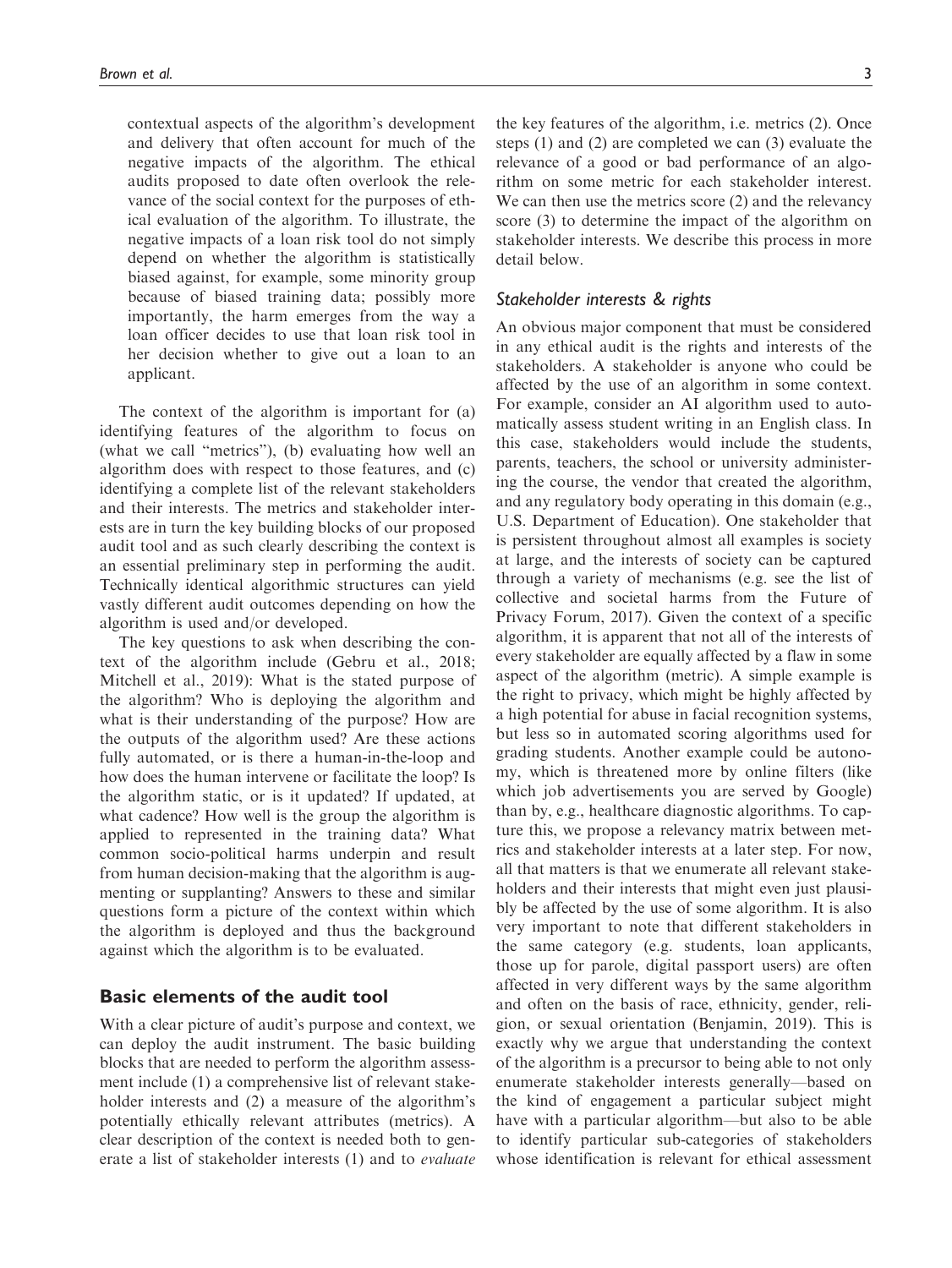of an algorithm (e.g. students of color, Hispanic loan applicants, male African-Americans up for parole, digital passport users who wear a hijab). These stakeholders might face particular threats, and context allows us to be particularly cognizant of not thinking that groups of stakeholders are homogeneous entities that will be negatively or positively affected simply in virtue of the type of engagement with an algorithm (e.g. student and grading algorithm), but also based on socio-political and sociotechnical facts and power dynamics (Benjamin, 2019; D'Ignazio and Klein, 2020; Mohamed et al., 2020).

# **Metrics**

After enumerating the interests that could possibly come under threat, the audit process turns to the algorithm itself. By an algorithm we do not mean simply the mathematical operations that make up the input– output function, but the larger socio-technical system that surrounds this function (Selbst et al., 2018). This includes the nature of the inputs, such as how they are gathered and fed into the function, the technical nature of the function itself, such as the model architecture and its performance and stability over time, and all other engineering details that govern its behavior. Importantly, a complete description of the algorithm also includes facts about how the output of the function is used in decision-making, and whether the actions taken are done so autonomously or with a human-in-the-loop. If actions are taken autonomously based on some threshold value of the output, details of how this threshold was decided upon and justified are important to the auditing process as well. Some of this information can be extracted directly from the context, while other pieces will involve detailed testing of the algorithm's response to different inputs. An example could be the automatic screening of new tenant applications in the rental housing market, where, e.g., any application scoring lower than  $X$  is automatically rejected. It is important to find out how the cutoff of X was found and justified. One would also want to test how slight changes in the cutoff differentially affect people belonging to different socio-economic groups.

The information collected about the algorithm and about the context will govern our assessments of the key metrics, which are ethically salient features of the algorithm in the relevant context. Table 1 shows a list of key metrics. A brief characterization of each metric follows the table.

When assessing how well a particular algorithm does on one of these metrics, there are a variety of methods that need to be utilized and a variety of ways the assessment can be presented. A narrative assessment (supplemented by possible numerical results of algorithmic testing) is the most informative, but numerical (e.g., a scale from 1 to 5) or categorical (bad, indifferent, good) assessments are also possible. All such assessments require standardized rubrics. Much more work should be done to lay out this part of audit in more detail.

Ideally, an auditor should be able to test an algorithm's performance and assess how well it is doing on each of the metrics independently of any of the other metrics and independently of stakeholder interests. By independent we mean that the metric is a measurable feature of an algorithm that does not depend strongly on other features, i.e., it can be objectively assessed in relative isolation of other parameters. For example, consider one of the metrics–societal bias. We could test for societal bias by looking to see whether individuals belonging to some particular societal group (race, gender, culture, economic status, etc.) are favored with systematically higher or lower scores by an algorithm; we could then assign a numerical or categorical score on the societal bias metric independent of whether this actually threatens any stakeholder interests.

| Category             | <b>Metrics</b>                            |
|----------------------|-------------------------------------------|
| Bias                 | Societal bias                             |
|                      | Statistical bias                          |
| <b>Effectiveness</b> | Accuracy                                  |
|                      | Stability and repeatability               |
|                      | Efficiency of data use                    |
| Transparency         | Transparency of architecture              |
|                      | Explainability                            |
|                      | Transparency of use                       |
|                      | Transparency of data use & collection     |
| Direct Impacts       | Potential for misuse and abuse            |
|                      | Infringement of legal rights              |
| Security & Access    | Security & access in use of the algorithm |
|                      | Data security & access                    |

#### Bias

Statistical bias. The formal definition for statistical bias is "the difference between an estimator's predicted value and the true value", and this can take many forms. Examples include simple offsets that are applied uniformly to all the outputs (e.g., everyone gets a lower credit score than they "should" according to some external standard), as well as systematic advantage for one or more privileged groups/classes stemming from a *statistical offset* in the training data (e.g., undersampling or oversampling data from particular groups/ classes). There are cases where this undersampling/ oversampling reflects an actual societal bias (see below). We should note that even biases that are uniformly applied across groups could be ethically significant depending on other external factors such as, for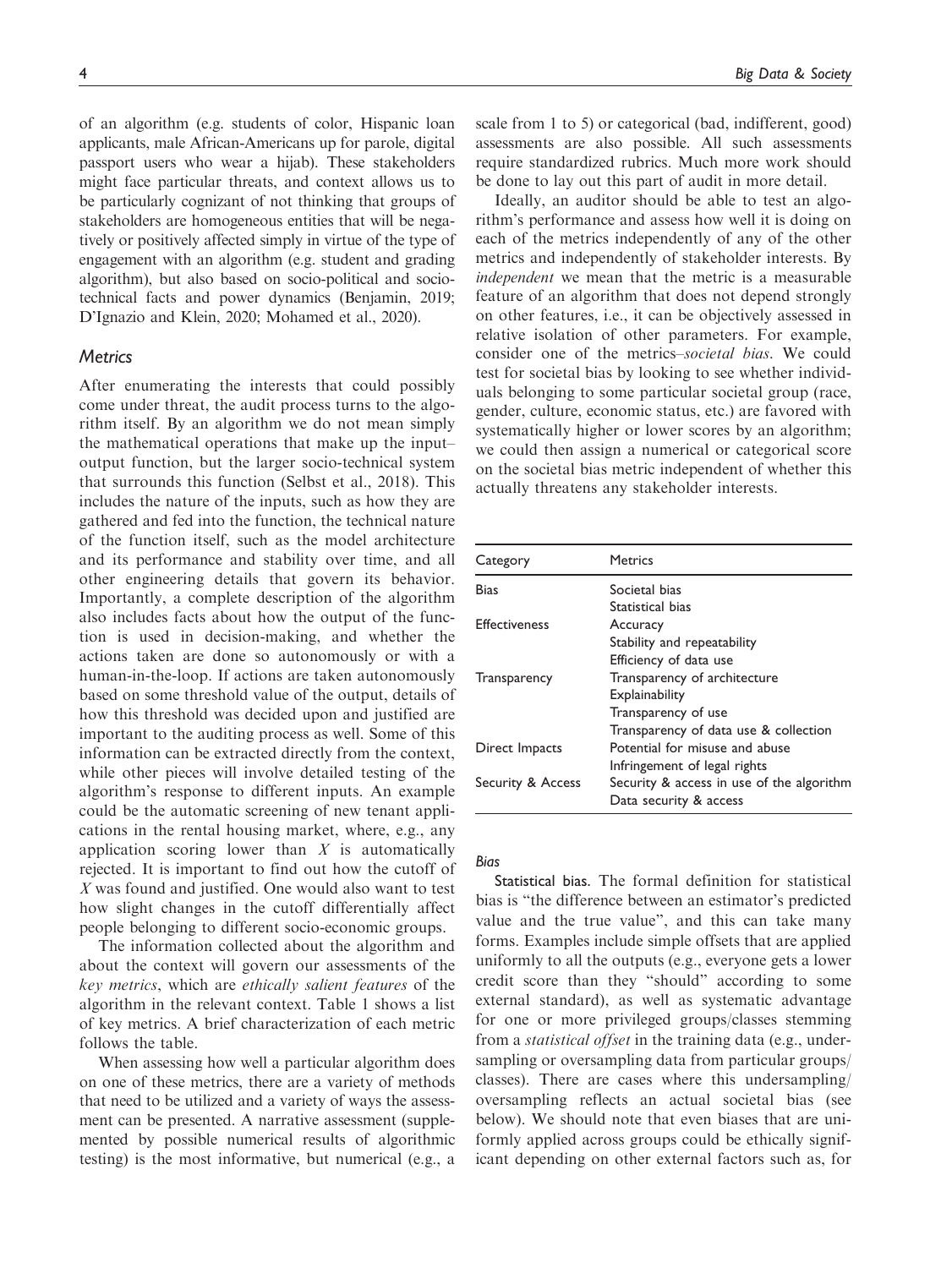instance, if those groups have differential access to redress mechanisms.

Societal bias. A systematic advantage in the algorithm for one or more privileged groups/classes and/ or a systematic disadvantage for one or more underprivileged groups. To be a societal bias, it must reflect a bias that exists within society and has been encoded either implicitly or explicitly, usually through the use of biased training data. As in statistical bias, undersampling or oversampling data from particular groups/classes can lead to differential outcomes, and would constitute societal bias in cases where this imbalance of data is societal in origin. An example is the fact that smartphone data oversamples those that can afford smartphones, and algorithms making use of this data may favor the preferences of those groups for which wealth is a proxy.

#### **Effectiveness**

Accuracy. A statistical measure of how "accurate" the algorithm is, and the measure itself will depend on the algorithm. The obvious case is a classification algorithm, in which case we measure how accurately the algorithm can correctly classify the input/subject. Analysis of accuracy might also include any discrepancies between effectiveness and promised effectiveness.

Stability & repeatability. A statistical measure of how robust the output is to minor/irrelevant variations in the input. This includes temporal variations (if we put the same input in at two different times, is the output the same?).

Efficiency of data use. This metric measures how efficiently the algorithm uses input data, both in terms of what data it takes in, and how it uses it within the algorithm. Typical questions one would ask to evaluate this are: Does the algorithm make use of irrelevant data? Is the algorithm making unnecessary computations with the data? Could a simpler (and more explainable) algorithm be used and still sufficiently fulfill the stated purpose?

#### **Transparency**

Transparency of architecture. A measure of how well the structure of the algorithm is known (or knowable) to stakeholders, including inputs and outputs. Is it a neural-network, equation, or a logical/semantic relationship? What are the weights of the network or the details of the equation?

Explainability & interpretability. For any given use of the algorithm, explainability and interpretability

reflects how well one can know why and how a particular output was given.

Transparency of use. How transparent is the fact that the algorithm is being used? Examples would be online ad targeting or NSA surveillance (which until recently was opaque to most users) vs. credit scoring, which is widely known to be used.

Transparency of data use & collection. A measure of how well the collection and subsequent use (processing) of data for the algorithm is known to stakeholders. Important questions to answer include: Do users know what data about them is being collected, and how long it is being stored? Are stakeholders aware of what further processing or inferences will be made using the data, and for what purpose?

#### Direct impacts

Potential for abuse. A metric that measures the potential for the algorithm to be used to infringe on stakeholder rights or be used in other destructive/dangerous ways. By its nature, this metric requires that we look beyond the stated purpose/context and evaluate potential destructive uses of the algorithm. One of the key questions that context might help answer is what counts as misuse or abuse for a particular algorithm.

Infringement of (legal) rights. For cases where the very use of the algorithm in a particular context violates stakeholder rights (e.g., some autonomous weapons, explicit and illegal discrimination based on protected characteristics). As these issues (direct impacts) require consideration of stakeholders' interests and thinking beyond the stated context of the algorithm's use, they do not fit neatly into our framework. However, they are critically important for catching some of the most blatantly nefarious uses of algorithms.

Security & access. This category focuses on peripheral facts about who and what has the ability to use the algorithm and access the associated data.

Security & access of use. An assessment of how secure the use of the algorithm is. Who within an organization can use it? Can people outside the organization use it, and with what restrictions?

Data security & access. An assessment of how secure the data associated with the algorithm is. This includes data collected by the algorithm as well as the inferences produced as output.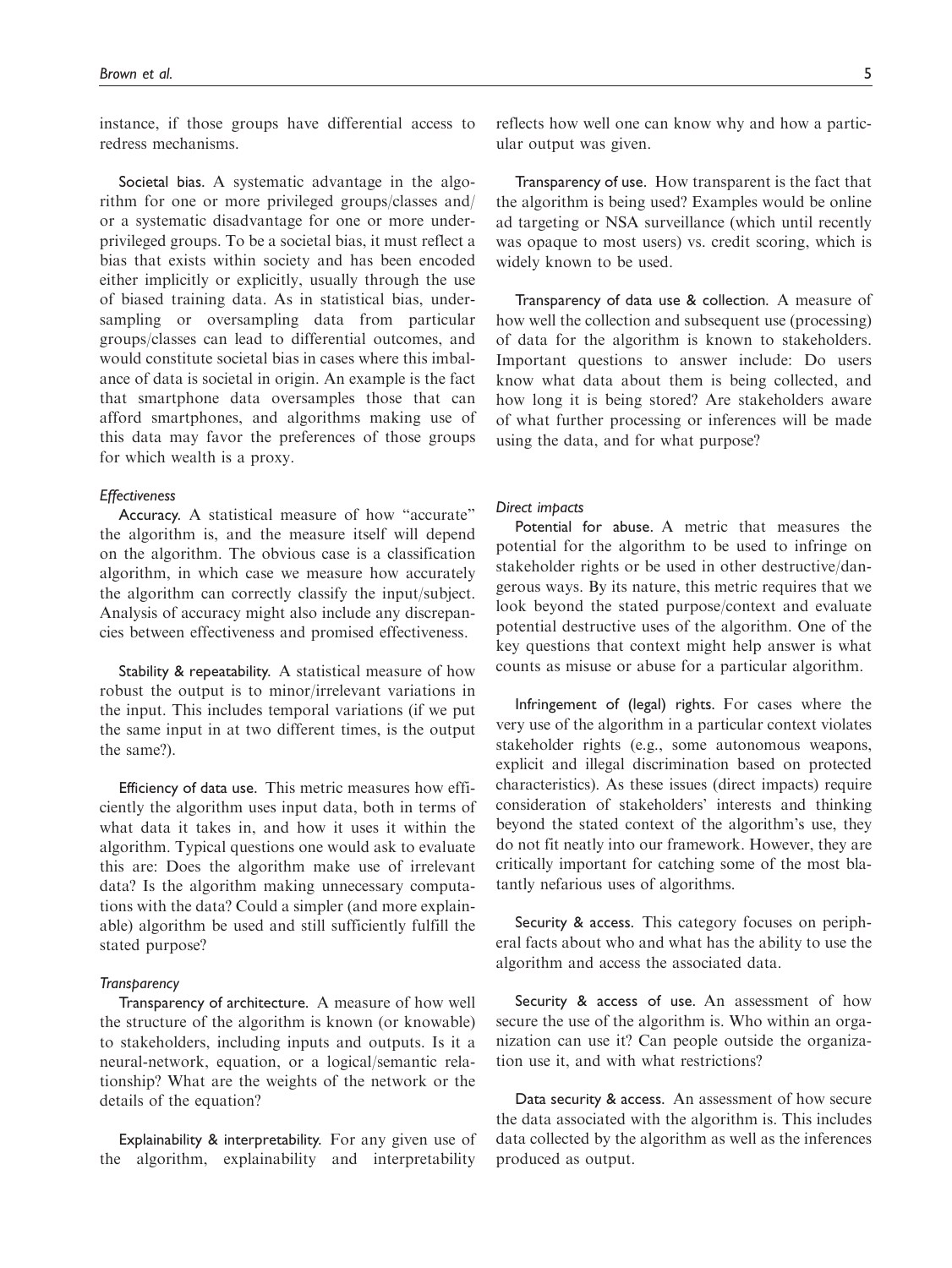# Connecting the blocks: Relevancy matrix

The general building blocks must somehow be used to fulfill the goal of the algorithm audit. The analysis of stakeholder interests (given the context) flags important interests that may come under threat, and the metric scoring highlights problematic features of the algorithm itself, but these two pieces need to be connected in a coherent way. One critical question needs to be answered in order to do this: For each stakeholder interest, how relevant is each metric to the protection of that interest? Stated another way: For each stakeholder interest, how much could each metric threaten that interest if the algorithm performs poorly with respect to that metric? As with the metrics, the way we present the answer to this question could take any form one would like (relevant/irrelevant, high/medium/low relevance, numerical score like 75% relevant, etc.). Answering this question for each interest and each metric forms a kind of matrix, which we call the *relevancy matrix*. Let us illustrate again with a fictitious AI essay-grading algorithm example, focusing on just two metrics and two interests for the student stakeholder: privacy and non-discrimination for the interests, and societal bias and transparency of data use and collection as the two metrics. Essay grading algorithms are widely used and provide automatic assessment of students' essays.

In our example (Figure 1), we have used the facts about the context of the algorithm to determine that a student's interest in data privacy is not significantly threatened by whether the algorithm shows bias based on socioeconomic factors (low relevance). However, the details of how much the student knows and consents to what happens to their data is highly relevant to privacy, independent of what those details actually are (which would be assessed in the metric score). For non-discrimination, societal bias is highly relevant, and for the purposes of this hypothetical example we score the transparency of data use and collection as medium relevance for non-discrimination. This stems from the possibility that student data is used to update the algorithm in some way, which could lead to compounding bias.

In a detailed audit, each of the elements of the matrix would be accompanied by a narrative justification of the stated relevance, and our choice of (high, medium, low) could be replaced by another scale deemed appropriate by a regulatory or standards organization. We should note that, as with our assessments of metrics, we would like the relevance to rely only on the context, and be as independent as possible from the outcomes of the stakeholder analysis and algorithm testing. This allows for efficiency of the process (different groups can work independently), reuse of analysis, comparison between algorithms that share similar contexts or working components (i.e., the same algorithm being used in a different context), and the potential to catch "doublecounting" or circular reasoning in the overall analysis.

# Audit results

Once one is armed with the relevancy matrix that connects the stakeholder interests to the metrics, the



**Figure 1.** Example  $2 \times 2$  relevancy matrix.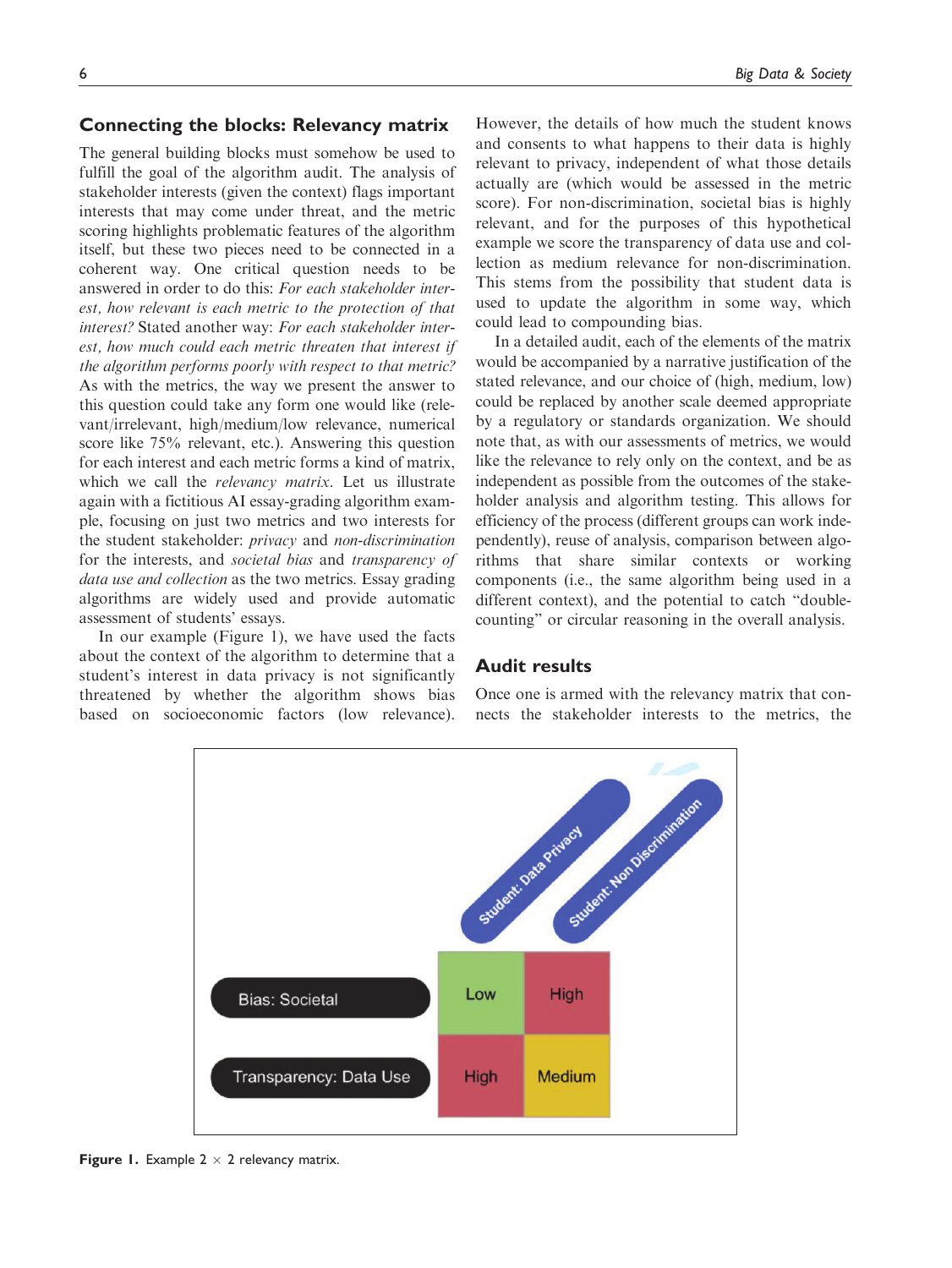fulfillment of the audit goal is straightforward, though it can proceed in a variety of ways. The most obvious is to identify low scoring metrics that have high relevance to stakeholder interests. This will flag areas of potential negative impact, and the narrative assessment of the metric testing can be used to highlight strategies to mitigate this risk. Some industries or organizations where algorithms have a very narrow focus (e.g., credit scoring, tenant screening by property managers, etc.) might prefer to develop a more numerical approach, where algorithms can be rated and compared to each other based on how well they perform in certain metrics. The result of each audit will be a two-value (qualitative or quantitative) score, with the first value describing or scoring the metric and the second describing or scoring the relevance of that metric to some interest (i.e., interest: metric score, relevancy score). The purpose for which an audit is done (regulatory, risk management, general ethical assessment) should inform how the audit result/score is presented. For those interested in the audit for regulatory purposes, it would be sufficient to first identify stakeholder interests that the regulatory agency legitimately regulates and then for each of those interests examine whether there are any cases where the algorithm performs low on some metric that is highly relevant (key interest: low, high). For those interested in risk management any (low, high) score for any interest will require a detailed explanation that could provide a way to mitigate the reputational, ethical, or financial risk that a poorly performing algorithm might present. For those interested in what we called a general ethical assessment, performing poorly on almost any metric that is important for the interests the user of audit finds relevant will be reason to reject or protest the use of such an algorithm. It is important to note that recently much criticism has been directed at early attempts to provide ethical analysis of algorithms. Scholars have argued that using the classical analytic approach that over-stresses technical aspects of algorithms and ignores the larger sociotechnical power dynamics has resulted in ethical approaches to algorithms that ignore or marginalize some of the primary threats that (especially decisionmaking and classification) algorithms pose to minorities (Benjamin, 2019; Cave and Dihal, 2020; D'Ignazio and Klein, 2020; Mohamed et al., 2020). We share this view, and think significantly more work needs to be done to gain additional insights from critical approaches to ethical analysis of algorithms. Our highly context-dependent approach to audits is meant to be sensitive to these worries while staying within the constraints of what a genuine audit can do, which is to provide consistent and repeatable assessment of (in this case) algorithms.

#### Acknowledgments

We wish to thank Mihailis Diamantis, Marco Meyer, Mitt Regan, Ron Sandler, three anonymous referees and the editors for this journal, Prof. Davidovic's Ethics of Algorithms graduate seminar students, and the audience at the  $17<sup>th</sup>$ Annual Information Ethics at the Northeastern University for feedback on this article.

#### Declaration of conflicting interests

The author(s) declared no potential conflicts of interest with respect to the research, authorship, and/or publication of this article.

#### Funding

The author(s) received no financial support for the research, authorship, and/or publication of this article.

# ORCID iDs

Jovana Davidovic D <https://orcid.org/0000-0002-8998-5496> Ali Hasan **b** <https://orcid.org/0000-0003-2963-2573>

#### References

- Ada Lovelace Institute (2020) Available at: [https://www.ada](https://www.adalovelaceinstitute.org/wp-content/uploads/2020/04/Ada-Lovelace-Institute-DataKind-UK-Examining-the-Black-Box-Report-2020.pdf) [lovelaceinstitute.org/wp-content/uploads/2020/04/Ada-](https://www.adalovelaceinstitute.org/wp-content/uploads/2020/04/Ada-Lovelace-Institute-DataKind-UK-Examining-the-Black-Box-Report-2020.pdf)[Lovelace-Institute-DataKind-UK-Examining-the-Black-](https://www.adalovelaceinstitute.org/wp-content/uploads/2020/04/Ada-Lovelace-Institute-DataKind-UK-Examining-the-Black-Box-Report-2020.pdf)[Box-Report-2020.pdf](https://www.adalovelaceinstitute.org/wp-content/uploads/2020/04/Ada-Lovelace-Institute-DataKind-UK-Examining-the-Black-Box-Report-2020.pdf)
- Barocas S, Hood S and Ziewitz M (2013) Governing Algorithms: A Provocation Piece. Available at: [http://dx.](http://dx.doi.org/10.2139/ssrn.2245322) [doi.org/10.2139/ssrn.2245322](http://dx.doi.org/10.2139/ssrn.2245322) (accessed 28 November 2020).
- Benjamin R (2019) Race after Technology: Abolitionist Tools for the New Jim Code. New York, NY: John Wiley & Sons.
- Brundage M, et al. (2020) Available at: [https://arxiv.org/abs/](https://arxiv.org/abs/2004.07213) [2004.07213](https://arxiv.org/abs/2004.07213)
- Buolamwini J and Gebru T (2018) Gender shades: Intersectional accuracy disparities in commercial gender classification. In: 2019 ACM conference on fairness, accountability, and transparency  $(FAT^*)$ , 23–24 February 2018.
- Cave S and Dihal K (2020) The whiteness of AI. Philosophy. & Technology 33: 685–703.
- Deville J (2019) Digital subprime: Tracking the credit trackers. In: The Sociology of Debt. Chapter 6. Bristol: Policy Press.
- D'Ignazio C and Klein LF (2020) Data Feminism. Cambridge, MA: MIT Press.
- Eubanks V (2018) Automating Inequality: How High-Tech Tools Profile, Police, and Punish the Poor. New York, NY: St Martin's Press.
- Floridi L, et al. (2018) AI4People An ethical framework for a good AI society: Opportunities, risks, principles, and recommendations. Minds Mach (Dordr) 28: 589–707.
- Future of Privacy Forum (2017) Unfairness by algorithm: Distilling the harms of automated decision-making. Available at: [https://fpf.org/2017/12/11/unfairness-by-algo](https://fpf.org/2017/12/11/unfairness-by-algorithm-distilling-the-harms-of-automated-decision-making/) [rithm-distilling-the-harms-of-automated-decision-making/](https://fpf.org/2017/12/11/unfairness-by-algorithm-distilling-the-harms-of-automated-decision-making/) (accessed 28 November 2020).